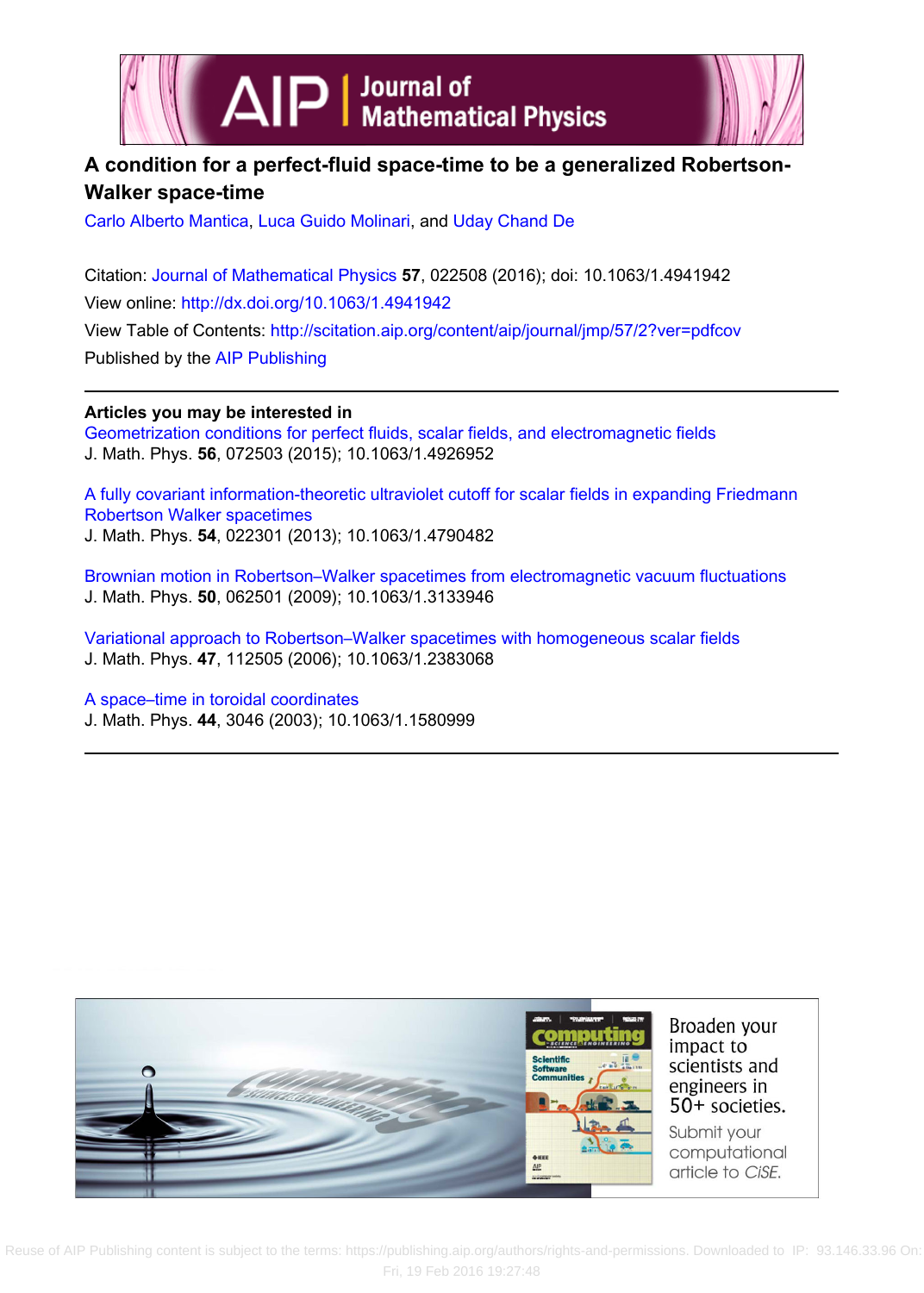## **[A condition for a perfect-fluid space-time](http://dx.doi.org/10.1063/1.4941942) [to be a generalized Robertson-Walker space-time](http://dx.doi.org/10.1063/1.4941942)**

Carlo Alberto Mantica,<sup>1,2[,a\)](#page-1-0)</sup> Luca Guido Molinari,<sup>1,3[,b\)](#page-1-1)</sup> and Uday Chand De<sup>4,a)</sup> *Physics Department, Università degli Studi di Milano, Via Celoria 16, 20133 Milano, Italy I.I.S. Lagrange, Via L. Modignani 65, 20161 Milano, Italy I.N.F.N. sez. Milano, Via Celoria 16, 20133 Milano, Italy Department of Pure Mathematics, University of Calcutta, 35 Ballygaunge Circular Road, Kolkata 700019, West Bengal, India*

(Received 28 September 2015; accepted 2 February 2016; published online 19 February 2016)

A perfect-fluid space-time of dimension  $n \geq 4$ , with (1) irrotational velocity vector field and (2) null divergence of the Weyl tensor, is a generalised Robertson-Walker space-time with an Einstein fiber. Condition (1) is verified whenever pressure and energy density are related by an equation of state. The contraction of the Weyl tensor with the velocity vector field is zero. Conversely, a generalized Robertson-Walker space-time with null divergence of the Weyl tensor is a perfect-fluid spacetime. <sup>C</sup> *2016 AIP Publishing LLC.* [\[http:](http://dx.doi.org/10.1063/1.4941942)//[dx.doi.org](http://dx.doi.org/10.1063/1.4941942)/[10.1063](http://dx.doi.org/10.1063/1.4941942)/[1.4941942\]](http://dx.doi.org/10.1063/1.4941942)

### **I. INTRODUCTION**

Standard cosmology is modelled on Robertson-Walker metrics for the high symmetry imposed on space-time by the cosmological principle (spatial homogeneity and isotropy). A wide generalization is the "generalized Robertson-Walker spacetimes," introduced in 1995 by Alías, Romero, and Sánchez:<sup>[1,](#page-5-0)[2](#page-5-1)</sup>

*Definition 1.1. An n-dimensional Lorentzian manifold is a generalized Robertson-Walker (GRW) space-time if locally the metric may take the following form:*

$$
ds^{2} = -dt^{2} + q(t)^{2} g_{\alpha\beta}^{*}(x_{2},...,x_{n}) dx^{\alpha} dx^{\beta}, \quad \alpha, \beta = 2...n,
$$
 (1)

*that is, it is the warped product* (−1) × *q* <sup>2</sup>M<sup>∗</sup> *, where* M<sup>∗</sup> *is an* (*n* − 1)*-dimensional Riemannian manifold. If* M<sup>∗</sup> *has dimension 3 and has constant curvature, the space-time is a Robertson-Walker space-time.*

Such spaces include the Einstein-de Sitter space-time, the Friedmann cosmological models, the static Einstein space-time, and the de Sitter space-time. They are the stage for treatment of small perturbations of the Robertson-Walker metric. We refer to the works by Romero *et al.*<sup>[29](#page-6-0)</sup> Sánchez,  $30,31$  $30,31$  and Gutiérrez and Olea<sup>[20](#page-6-3)</sup> for a comprehensive presentation of geometric properties and physical motivations.

Recently, Bang-Yen Chen proved the following deep result:<sup>[8](#page-6-4)</sup> A Lorentzian manifold of dimension *n*  $\ge$  4 is a GRW space-time if and only if it admits a time-like vector,  $X^{j}X_{j}$  < 0, such that

<span id="page-1-3"></span><span id="page-1-2"></span>
$$
\nabla_k X_j = \rho g_{kj}.\tag{2}
$$

According to Yano,<sup>[37](#page-6-5)</sup> a vector field v is *torse-forming* if  $\nabla_k v_j = \omega_k v_j + fg_{jk}$ , where *f* is a sca-<br>lar function and  $\omega_k$  is a 1-form. Its properties in pseudo-Riemannian manifolds were studied by lar function and  $\omega_k$  is a 1-form. Its properties in pseudo-Riemannian manifolds were studied by Mikes and Rachůnek.<sup>[26,](#page-6-6)[28](#page-6-7)</sup> The vector is named *concircular* if  $\omega_k$  is a gradient (or locally a gradient);<br>in this case, u can be rescaled to a vector Y with property (2) <sup>26</sup> in this case, v can be rescaled to a vector *X* with property [\(2\).](#page-1-2)<sup>[26](#page-6-6)</sup><br>Mantica et al.<sup>25</sup> proved two sufficient conditions for a Lor

Mantica *et al.*<sup>[25](#page-6-8)</sup> proved two sufficient conditions for a Lorentzian manifold of dimension  $n \geq 4$ to be a GRW space-time: the first one is the existence of a concircular vector such that  $u^i u_i = -1$ . The other sufficient condition restricts the Weyl and Ricci tensors:  $\nabla_m C_{jk} l^m = 0$  and  $R_{ij} = B u_i u_j$ , where *B* is a scalar field and *u* is a time-like vector field.

<span id="page-1-0"></span>a)E-mail addresses: [carloalberto.mantica@libero.it](mailto:carloalberto.mantica@libero.it) and [uc\\_de@yahoo.com](mailto:uc_de@yahoo.com)

<span id="page-1-1"></span>b) Author to whom correspondence should be addressed. Electronic mail: [luca.molinari@mi.infn.it](mailto:luca.molinari@mi.infn.it)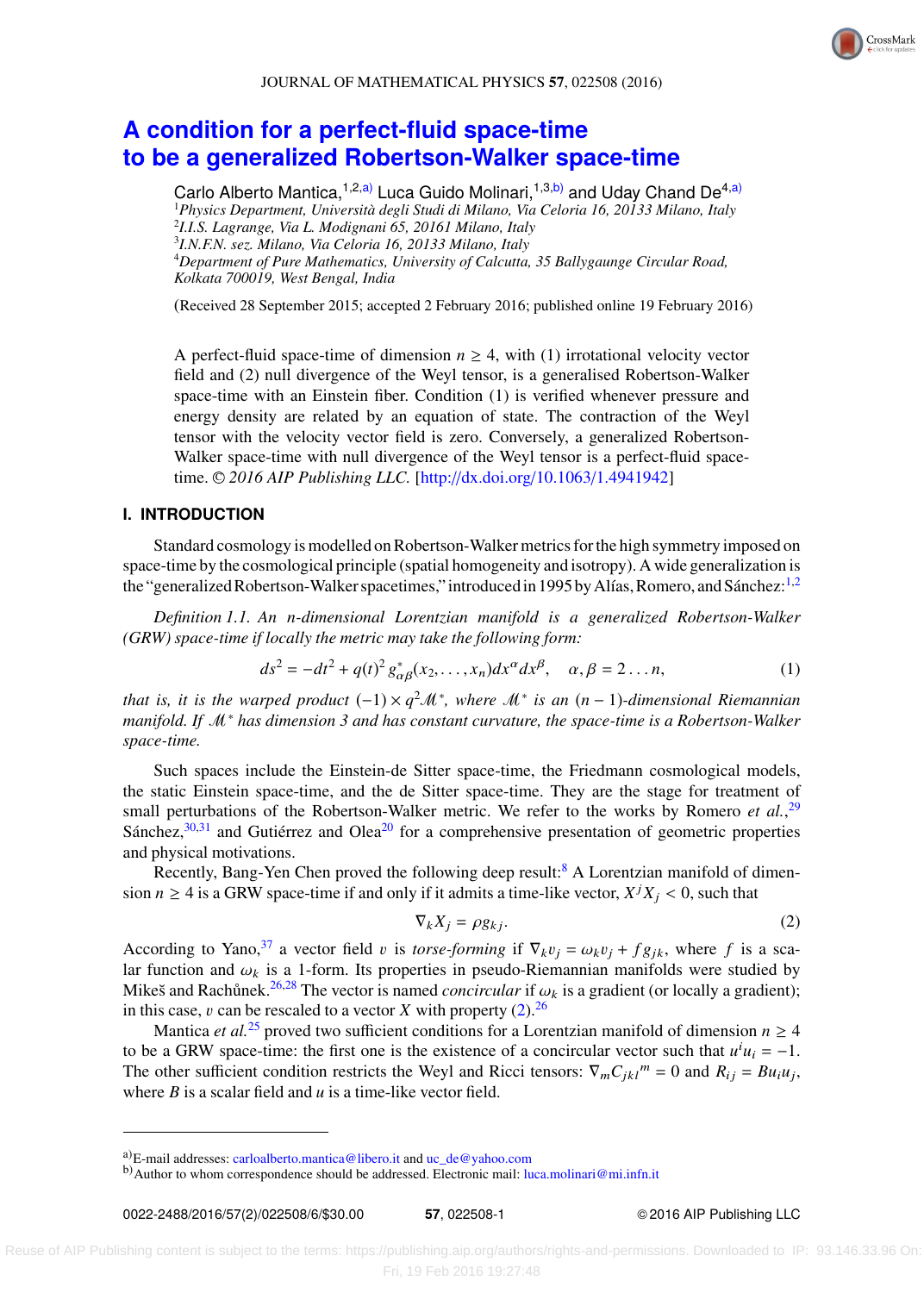Lorentzian manifolds with a Ricci tensor of the form

<span id="page-2-1"></span><span id="page-2-0"></span>
$$
R_{ij} = Ag_{ij} + Bu_i u_j,\tag{3}
$$

where *A* and *B* are scalar fields and  $u_i u^i = -1$ , are often named *perfect fluid space-times*. It is well known that any Robertson-Walker space-time is a perfect fluid space-time,<sup>[27](#page-6-9)</sup> and for  $n = 4$ , a GRW space-time is a perfect fluid if and only if it is a Robertson-Walker space-time.

Form  $(3)$  of the Ricci tensor is implied by Einstein's equation if the energy-matter content of space-time is a perfect fluid with velocity vector field *u*. The scalars *A* and *B* are linearly related to the pressure  $p$  and the energy density  $\mu$  measured in the locally comoving inertial frame. They are not independent because of the Bianchi identity  $\nabla^m R_{im} = \frac{1}{2} \nabla_i R$ , which translates into

$$
\nabla^{m}(Bu_{j}u_{m}) = \frac{1}{2}\nabla_{j}[(n-2)A - B].
$$
 (4)

Geometers identify special form [\(3\)](#page-2-0) of the Ricci tensor as the defining property of quasi-Einstein manifolds (with any metric signature). The Riemannian ones were introduced by Defever and Deszcz in 1991<sup>[13](#page-6-10)</sup> (see also Refs. [15](#page-6-11) and [16,](#page-6-12) and Chaki *et al.*<sup>[7](#page-6-13)</sup>). In Ref. [14,](#page-6-14) Deszcz proved that a quasi-Einstein Riemannian manifold, with null Weyl tensor and few other conditions, is a warped product  $(+1) \times q^2 \mathcal{M}^*$ , where  $\mathcal{M}^*$  is an  $(n-1)$ -dimensional Riemannian manifold of constant curvature.

Pseudo-Riemannian quasi-Einstein spaces arose in the study of exact solutions of Einstein's equations. Robertson-Walker space-times are quasi-Einstein (see Refs. [4](#page-6-15) and [34](#page-6-16) and references therein).

Shepley and Taub studied a perfect-fluid space-time in dimension  $n = 4$ , with equation of state  $p = p(\mu)$  and the additional condition that the Weyl tensor has null divergence,  $\nabla_m \overline{C_{jk}} l^m = 0$ . They proved the following: the space-time is conformally flat  $C_{\text{max}} = 0$ ; the metric is Robertson-Walker: proved the following: the space-time is conformally flat  $C_{jklm} = 0$ ; the metric is Robertson-Walker; the flow is irrotational, shear-free, and geodesic. $33$ 

A related result was obtained by Sharma<sup>[32](#page-6-18)</sup> (corollary p. 3584): if a perfect-fluid space-time in *n* = 4 with  $\nabla_m C_{jkl}^m = 0$  admits a proper conformal Killing vector, i.e.,  $\nabla_i X_j + \nabla_j X_i = 2\rho g_{ij}$ ,<br>then it is conformally flat  $(C_{i,j} - 0)$ . In the framework of Yang's gravitational theory Guilfoyle then it is conformally flat  $(C_{i j k l} = 0)$ . In the framework of Yang's gravitational theory, Guilfoyle and Nolan proved that a  $n = 4$  perfect fluid space-time with  $p + \mu \neq 0$  is a Yang pure space (i.e.,  $\nabla_m C_{jkl}^{\ \ m} = 0$  and  $\nabla_k R = 0$ ) if and only if it is a Robertson-Walker space-time.<sup>[19](#page-6-19)</sup>

Coley proved that any perfect fluid solution of Einstein's equations satisfying a barotropic equation of state  $p = p(\mu)$  and  $p + \mu \neq 0$ , which admits a proper conformal Killing vector parallel to the fluid 4-velocity, is locally a Friedmann-Robertson-Walker model.<sup>[10](#page-6-20)</sup>

De *et al.*<sup>[12](#page-6-21)</sup> showed that  $n = 4$  conformally flat almost pseudo-Ricci-symmetric space-times, i.e.,  $\nabla_k R_{ij} = (a_k + b_k)R_{ij} + a_jR_{ik} + a_iR_{jk}$ , are Robertson-Walker space-times.

Riemannian spaces equipped with a torse-forming vector field were studied by Yano as early as  $1944;^{37}$  $1944;^{37}$  $1944;^{37}$  his results were extended to pseudo-Riemannian spaces by Sinyukov.<sup>[35](#page-6-22)</sup> They showed that the existence of such a vector implies the following local shape of the metric:  $ds^2 = \pm (dx^1)^2 +$  $F(x_1, \ldots, x_n) d\tilde{s}^2$ , where  $d\tilde{s}^2$  is the metric of the submanifold parametrized by  $x_2, \ldots, x_n$ . If the vector field is concircular (then it is rescalable to  $\nabla \cdot X = \partial g$ ) then *F* is a function of *x*, only vector field is concircular (then it is rescalable to  $\nabla_k X_j = \rho g_{kj}$ ) then *F* is a function of  $x_1$  only.

De and Ghosh<sup>[11](#page-6-23)</sup> showed that if  $R_{ij} = Ag_{ij} + Bu_iu_j$  with  $u_i$  closed and  $C_{ijkl} = 0$ , then *u* is a concircular vector. The results were extended by Mantica and Suh to pseudo-Z-symmetric spaces<sup>[24](#page-6-24)</sup> and to weakly Z-symmetric spaces.<sup>[23](#page-6-25)</sup>

In this paper, the theorem by Shepley and Taub is generalised to perfect-fluid space-times of dimension  $n \geq 4$ . The converse is also proven: a GRW space-time with  $\nabla_m C_{jk} l^m = 0$  is a perfect-fluid space-time. In the conclusion, some consequences for physics are presented.

#### <span id="page-2-2"></span>**II. THE THEOREM**

Theorem 2.1. *Let* M *be perfect fluid-space-time, i.e., a Lorentzian manifold (of dimension n* > 3) with Ricci tensor  $R_{kl} = A g_{kl} + B u_k u_l$ , where A and B are scalar fields, u is a time-like unit vector field  $u^j u_j - 1$ *vector field*  $u^j u_j = -1$ .

*If*  $\nabla_k u_j - \nabla_j u_k = 0$  *(u is closed) and if*  $\nabla_m C_{jkl}^{\qquad m} = 0$ *, then* 

*(i) u is a concircular vector and it is rescalable to a time-like conformal Killing vector X such that*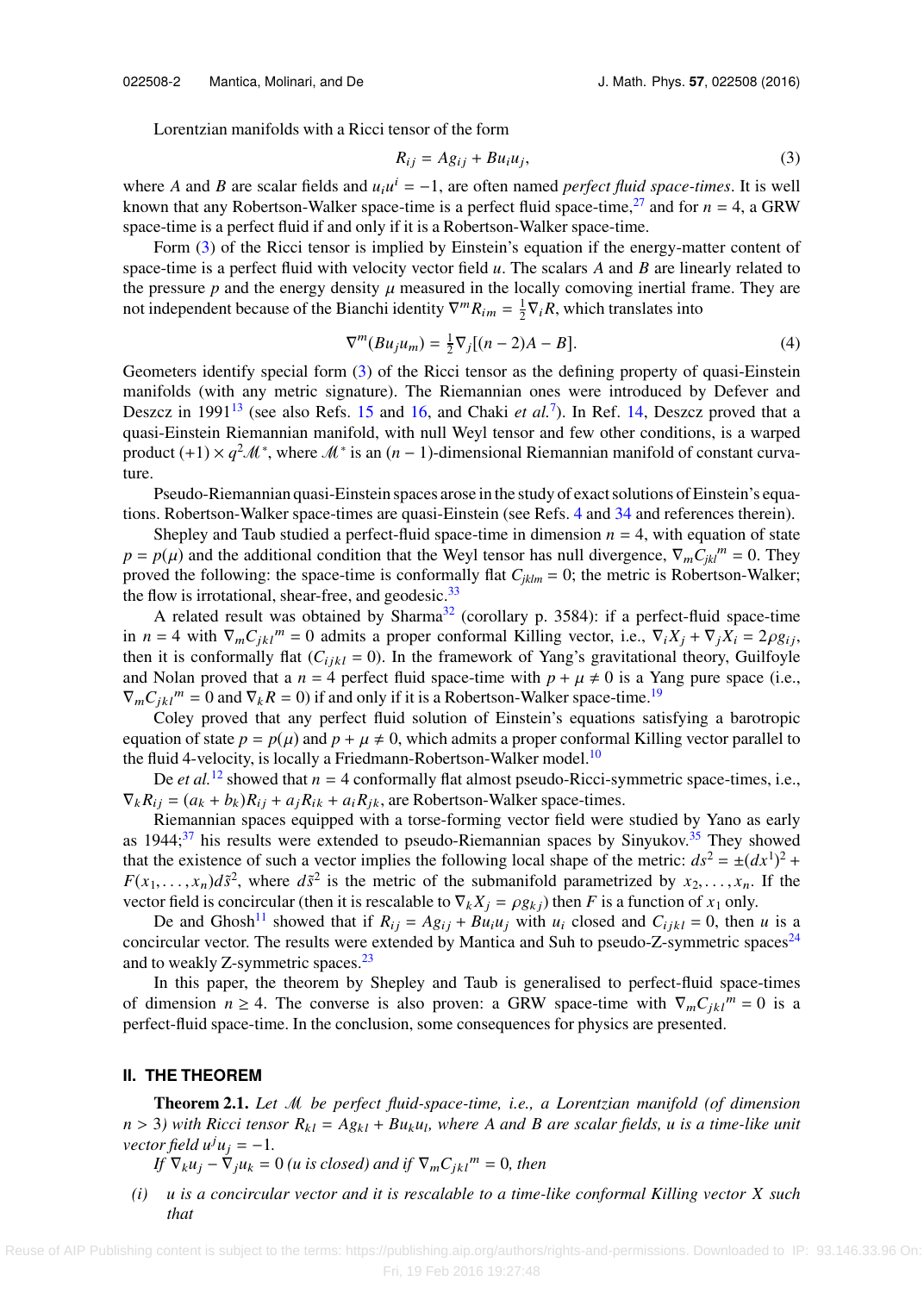022508-3 Mantica, Molinari, and De J. Math. Phys. **57**, 022508 (2016)

<span id="page-3-2"></span><span id="page-3-0"></span>

$$
\nabla_k X_j = \rho g_{kj} \quad \text{and} \quad \nabla_k \rho = \frac{A - B}{1 - n} X_k; \tag{5}
$$

- (*ii*) *M is a generalised Robertson-Walker space-time whose sub-manifold* ( $M^*$ , $g^*$ ) *is a Rieman-*<br> *nian Einstein space nian Einstein space.*
- $(iii)$   $C_{jklm}u^m = 0.$

*Proof.* The condition  $\nabla_m C_{jk} l^m = 0$  implies:  $\nabla_k R_{jl} - \nabla_l R_{jk} = \frac{1}{2(n-1)} (g_{jl} \nabla_k R - g_{jk} \nabla_l R)$ . With explicit form of the Ricci tensor, it becomes the explicit form of the Ricci tensor, it becomes

$$
\nabla_k (Bu_j u_l) - \nabla_l (Bu_j u_k) = -\frac{g_{jl} \nabla_k \gamma - g_{jk} \nabla_l \gamma}{2(n-1)}
$$
(6)

being  $\gamma = (n-2)A + B$ . By transvecting with  $u^j u^l$  and using  $u^l \nabla_k u_l = 0$ , we obtain

$$
(\nabla_k + u_k u^l \nabla_l) B + B u^l \nabla_l u_k = \frac{1}{2(n-1)} (\nabla_k + u_k u^l \nabla_l) \gamma.
$$
 (7)

Contraction of the identity [\(4\)](#page-2-1) with  $u^j$  gives  $-B\nabla_m u^m = \frac{1}{2}u^m \nabla_m \gamma$ , which rewrites identity (4) as

$$
(\nabla_k + u_k u^i \nabla_i) B + B u^m \nabla_m u_k = \frac{1}{2} (\nabla_k + u_k u^i \nabla_i) \gamma.
$$
 (8)

Equations  $(7)$  and  $(8)$  imply

<span id="page-3-5"></span><span id="page-3-4"></span><span id="page-3-3"></span><span id="page-3-1"></span>
$$
(\nabla_j + u_j u^k \nabla_k) \gamma = 0,\t\t(9)
$$

$$
(\nabla_j + u_j u^k \nabla_k) B + B u^m \nabla_m u_j = 0.
$$
 (10)

Contraction of  $(6)$  with  $u^l$  gives

$$
-u_j(\nabla_k + u_k u^l \nabla_l)B - B \nabla_k u_j - u_j B u^l \nabla_l u_k - u_k B u^l \nabla_l u_j
$$
  
= 
$$
-\frac{1}{2(n-1)} (u_j \nabla_k - g_{jk} u^l \nabla_l) \gamma.
$$

By use of Eq.  $(10)$ , it simplifies to

$$
B(\nabla_k + u_k u^m \nabla_m) u_j = \frac{1}{2(n-1)} (u_j \nabla_k - g_{jk} u^l \nabla_l) \gamma.
$$
 (11)

If *u* is closed, it is  $u^m \nabla_m u_j = u^m \nabla_j u_m = 0$ . Eq. [\(11\)](#page-3-4) simplifies and shows that *u* is a torse-forming vector,

$$
\nabla_k u_j = \frac{\nabla_k \gamma}{2B(n-1)} u_j - \frac{u^m \nabla_m \gamma}{2B(n-1)} g_{kj} \equiv \omega_k u_j + f g_{kj}.
$$
 (12)

Let us show that  $u$  is a concircular vector, i.e., that  $\omega_k$  is closed,

 $\nabla_j \omega_k - \nabla_k \omega_j = -\frac{1}{B} (\omega_k \nabla_j - \omega_j \nabla_k) B = -(\omega_k u_j - \omega_j u_k) u^m \nabla_m B$  by [\(10\).](#page-3-3) Eq. [\(9\)](#page-3-5) gives the rela-<br> $\omega_k = -u_k u^m \omega_k$  then  $\omega_k u_k = 0$ tion  $\omega_k = -u_k u^m \omega_m$ , then  $\omega_k u_j - \omega_j u_k = 0$ .<br>Being closed  $\omega_k$  is locally the gradien

Being closed,  $\omega_k$  is locally the gradient of a scalar function:  $\omega_k = \nabla_k \sigma$ . Let  $X_l = u_l e^{-\sigma}$ ; we  $\nabla_x X_l = e^{-\sigma} (-u_i \nabla_x \sigma + \omega_l u_l + f \omega_l) = e^{-\sigma} f \omega_l$  and consequently have  $\nabla_k X_l = e^{-\sigma}(-u_l \nabla_k \sigma + \omega_k u_l + f g_{kl}) = e^{-\sigma} f g_{kl}$  and, consequently,

<span id="page-3-7"></span><span id="page-3-6"></span>
$$
\nabla_k X_l = \rho g_{kl} \tag{13}
$$

being  $\rho = e^{-\sigma} f$  and  $X_j X^j = -e^{-2\sigma} < 0$  (time-like vector). The symmetrized equation  $\nabla_k X_j + \nabla_k X_j - 2\rho g_k$ , shows that  $X_j$  is a conformal Killing vector  $34$  $\nabla_j X_k = 2\rho g_{kj}$  shows that  $X_j$  is a conformal Killing vector.<sup>[34](#page-6-16)</sup><br>According to Chen's theorem (13) is a sufficient condi

According to Chen's theorem, [\(13\)](#page-3-6) is a sufficient condition for the space-time to be a GRW. In appropriate coordinates,  $\mathcal{M} = (-1) \times q^2 \mathcal{M}^*$ . The additional condition  $\nabla_m C_{jk} l^m = 0$  assures that the (*n* − 1)-dimensional Riemannian space M<sup>\*</sup> is an Einstein space, by Gębarowski's lemma.<sup>[18](#page-6-26)</sup>

Another derivative and the Ricci identity give:  $(\nabla_j \nabla_k - \nabla_k \nabla_j)X_l = R_{jkl}{}^m X_m = g_{kl} \nabla_j \rho - g_{jl} \nabla_k \rho$ .<br>traction with  $g^{kl}$ ,  $R_i$ ,  $X^m = (1 - n)\nabla_k \rho$ . However, for the perfect fluid (3)  $R_i$ ,  $X^m = (4 - R)Y$ . Contraction with  $g^{kl}$ :  $R_{jm}X^m = (1 - n)\nabla_j \rho$ . However, for the perfect fluid [\(3\),](#page-2-0)  $R_{jm}X^m = (A - B)X_j$ , then

<span id="page-3-8"></span>
$$
\nabla_j \rho = \frac{A - B}{1 - n} X_j,\tag{14}
$$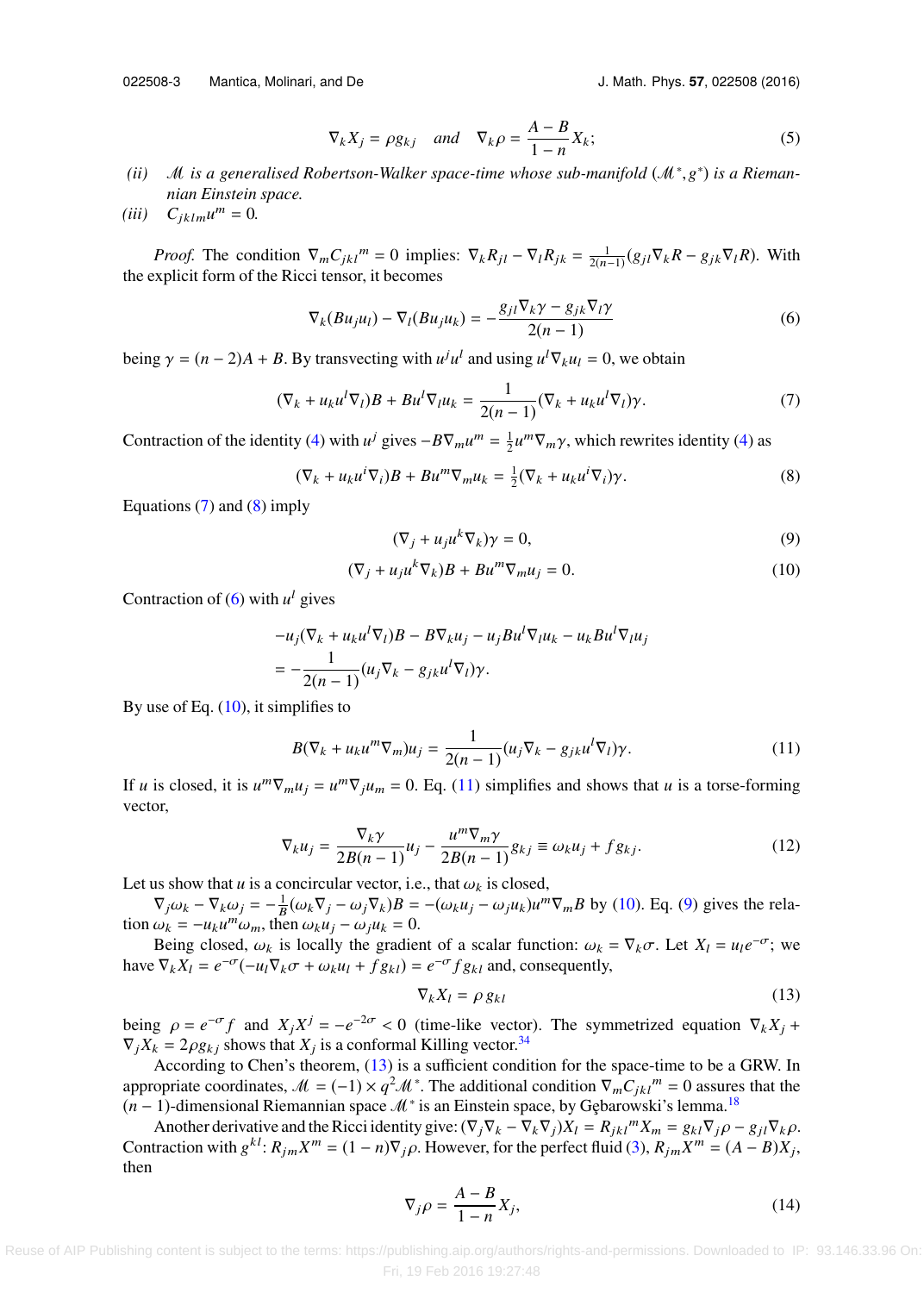(this is an explicit expression for a relation obtained by Chen). Therefore, if  $A \neq B$ , the conformal killing vector *X* is proper; if  $A = B$ , it is homothetic. Moreover,

$$
R_{jklm}X^{m} = \frac{A-B}{1-n}(X_{j}g_{kl} - X_{k}g_{jl}).
$$
\n(15)

The Weyl tensor is

$$
C_{jklm} = R_{jklm} + \frac{1}{n-2}(g_{jm}R_{kl} - g_{km}R_{jl} + R_{jm}g_{kl} - R_{km}g_{jl}) - \frac{(g_{jm}g_{kl} - g_{mk}g_{jl})R}{(n-1)(n-2)}.
$$

The previous equations and a little algebra imply that  $C_{jklm}X^m = 0$ , so that  $C_{jkl}^m u_m = 0$ . It follows that the Weyl tensor is purely electric.<sup>[21](#page-6-27)</sup>

In  $n = 4$  the condition is equivalent to  $u_i C_{jklm} + u_j C_{kilm} + u_k C_{ijlm} = 0$  (see Lovelock and Rund<sup>[22](#page-6-28)</sup> page 128). Multiplication by  $u^i$  gives  $C_{ijkl} = 0$ .

*Remark 2.2. Eq.* [\(9\)](#page-3-5) *gives*  $u_j \nabla_k \gamma = u_k \nabla_j \gamma$ *. In the antisymmetric part of Eq. [\(11\),](#page-3-4)*  $B(\nabla_k u_j - \gamma)$  $\nabla_j u_k$ ) +  $B(u_k u^m \nabla_m u_j - u_j u^m \nabla_m u_k) = 0$ , the last terms are replaced with the help of [\(10\)](#page-3-3) to give:

<span id="page-4-0"></span>
$$
\nabla_k (Bu_j) = \nabla_j (Bu_k). \tag{16}
$$

*Remark 2.3. The case A* = 0*, i.e.,*  $R_{ij} = Bu_iu_j$ , was studied in Ref. [25.](#page-6-8) Since  $\gamma = -B$ , the extra  $u \cdot \nabla \cdot \gamma = u \cdot \nabla \cdot \gamma$  and (16) imply that  $u$  is closed *property*  $u_i \nabla_k \gamma = u_k \nabla_i \gamma$  *and* [\(16\)](#page-4-0) *imply that u is closed.* 

*If*  $A \neq 0$ , the condition that u is closed is necessary for proving the theorem. However, if a *one-to-one differentiable relation*  $A(x) = F(B(x))$  *exists, one proves that u is closed.* 

*Remark 2.4. In Refs. [5,](#page-6-29) [6,](#page-6-30) and [17,](#page-6-31) a notion of quasi-Einstein manifold di*ff*erent from [\(3\)](#page-2-0) was introduced. It emerges from generalizations of Ricci solitons. More generally, they defined a generalized quasi-Einstein manifold by the condition*

<span id="page-4-1"></span>
$$
R_{ij} + \nabla_i \nabla_j \theta - \eta (\nabla_i \theta)(\nabla_j \theta) = \lambda g_{ij},\tag{17}
$$

*where*  $\theta$ , $\eta$ ,  $\lambda$  *are smooth functions. If*  $\lambda$  = *const and*  $\eta$  = 0, *it is named gradient Ricci soliton, if*  $\lambda$  = *const. and*  $\eta$  = *const., it is named quasi-Einstein.* 

*In the present case, the condition that u is closed means that locally*  $u_k = \nabla_k \theta$ *, for some function*  $\theta$ *. Then* [\(3\)](#page-2-0) *takes the form*  $R_{ij} = A g_{ij} + B(\nabla_i \theta)(\nabla_j \theta)$ *. At the same time, Eq.* [\(12\)](#page-3-7) *can be written*  $\nabla_i \nabla_j \theta = f(\nabla_i \theta)(\nabla_j \theta) + fg_{ij}$  (since  $f = -u^k \omega_k$  and  $\omega_i = -u_i u^k \omega_k$  by Eq. [\(9\),](#page-3-5) it is  $\omega_i = fu_i$ ). The sum of the equations vields a Bicci tensor of the form (17) with  $\lambda = \lambda + f$  and  $n = B + f$  i.e., the *sum of the equations yields a Ricci tensor of the form* [\(17\)](#page-4-1) with  $\lambda = A + f$  and  $\eta = B + f$ , i.e., the *manifold is generalized quasi-Einstein in the sense of Refs. [5,](#page-6-29) [6,](#page-6-30) and [17.](#page-6-31) A gradient Ricci soliton is recovered if*  $A + f = const.$  *and*  $B + f = 0$ *.* 

*In Ref. [5,](#page-6-29) it was proven that locally conformally flat Lorentzian quasi-Einstein manifolds are globally conformally equivalent to a space form, or locally isometric to a warped product of* Robertson-Walker type, or a pp-wave. Catino<sup>[6](#page-6-30)</sup> proved that a complete (i.e.,  $A + f$  is a smooth func*tion) generalized quasi-Einstein Riemannian manifold with harmonic Weyl tensor and zero radial curvature, is locally a warped product with* (*n* − 1) *dimensional Einstein fibers.*

An inverse statement of the theorem is proven.

**Theorem 2.5.** A generalized Robertson-Walker space-time with  $\nabla_m C_{jkl}^m = 0$  is a quasi-Einstein *space-time.*

*Proof.* A GRW is characterized by the metric [\(1\).](#page-1-3) The explicit form of the Ricci tensor  $R_{ij}$  is reported, for example, in Arslan *et al.*<sup>[3](#page-6-32)</sup>:  $R_{1\alpha} = R_{\alpha 1} = 0$ ,

$$
R_{11} = -(n-1)\frac{q'}{q}, \quad R_{\alpha\beta} = R_{\alpha\beta}^* + g_{\alpha\beta}^* [q'^2(n-2) + qq''], \quad \alpha, \beta = 2 \ldots n.
$$

Gebarowski proved that  $\nabla_m C_{jkl}^{\qquad m} = 0$  if and only if  $R^*_{\alpha\beta} = g^*_{\alpha\beta}$ R ∗  $\frac{R^x}{n-1}$ , then

$$
R_{\alpha\beta} = g_{\alpha\beta}^* \left[ \frac{R^*}{n-1} + q'^2 (n-2) + q q'' \right].
$$

αβ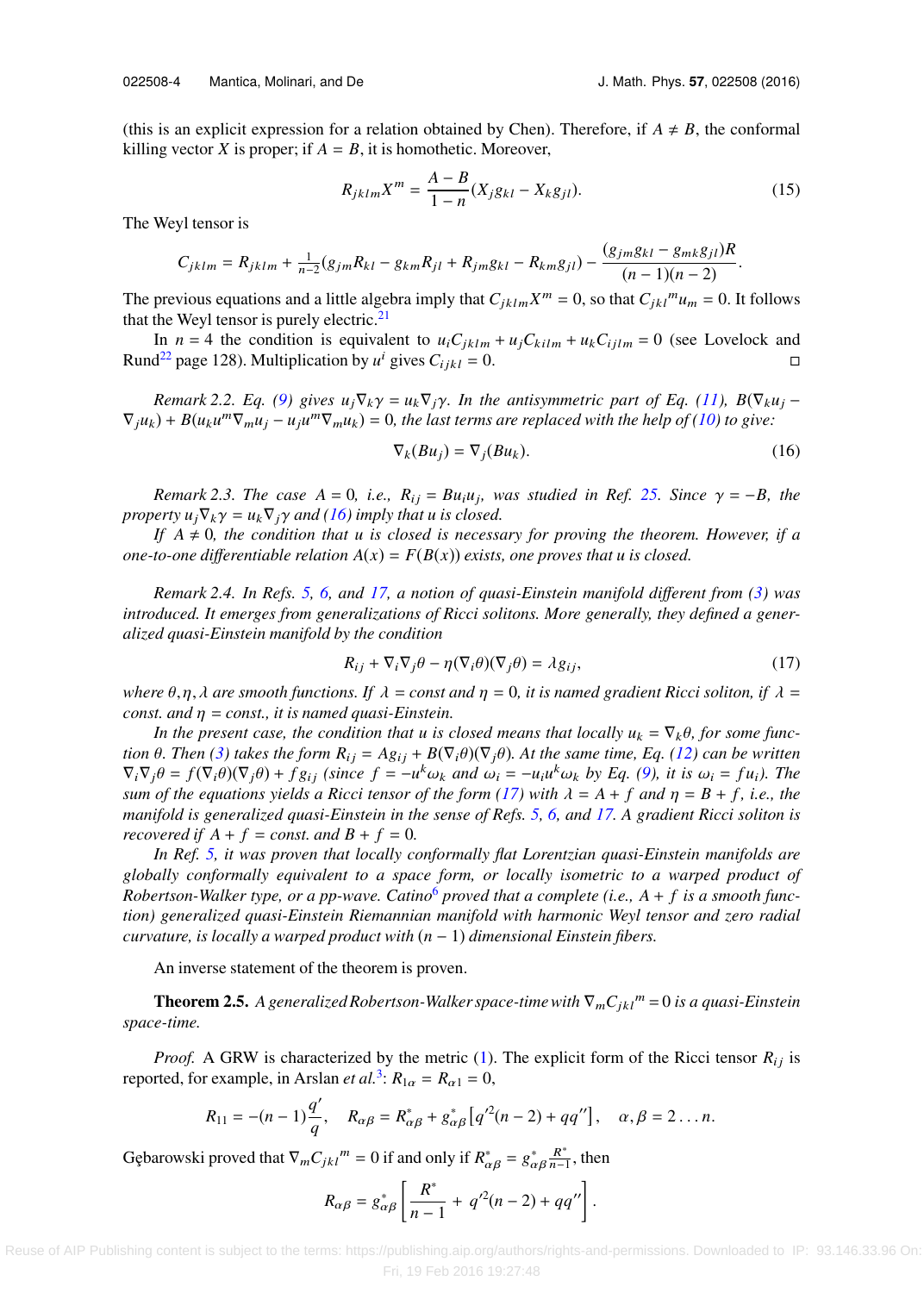Following the trick in Ref. [9,](#page-6-33) in the local frame where [\(1\)](#page-1-3) holds, define the vector  $u^1 = 1$  and  $u^{\alpha} = 0$  $(u_1 = -1)$ . It is  $u_j u^j = -1$  in any frame. The components of the Ricci tensor gain the covariant expression  $R_{ij} = Ag_{ij} + Bu_iu_j$ , where

$$
A = \frac{1}{q^2} \left[ \frac{R^*}{n-1} + q'^2(n-2) + qq'' \right], \quad B = -(n-1)\frac{q'}{q} + A.
$$
 (18)

The expression is such in all coordinate frames and characterizes a quasi-Einstein Lorentzian  $\Box$  manifold.  $\Box$ 

### **III. SOME NOTES ON PHYSICS**

We transpose some of the results to physics (we use units  $c = 1$ ). Consider a perfect fluid with energy momentum tensor  $T_{ij} = (p + \mu)g_{ij} + \mu u_i u_j$ , where  $u_j$  is the velocity vector field, *p* is the isotropic pressure field and *u* is the energy density. By Finstein's equations  $R_{ij} = \frac{1}{2}R u_{ij} - \nu T_{ij}$ the isotropic pressure field and  $\mu$  is the energy density. By Einstein's equations  $R_{ij} - \frac{1}{2}Rg_{ij} = \kappa T_{ij}$ <br> $(\kappa - 8\pi G)$  is the gravitational constant) the Ricci tensor is  $(\kappa = 8\pi G)$  is the gravitational constant) the Ricci tensor is

$$
R_{ij} = \kappa (p + \mu) u_i u_j + \kappa \frac{p - \mu}{2 - n} g_{ij}.
$$

Comparison with the form [\(3\)](#page-2-0) identifies  $A = \kappa (p - \mu)/(2 - n)$ ,  $B = \kappa (p + \mu)$ . Then  $\gamma = (n - 2)A + \mu$  $B = 2\kappa\mu$ .

As is well known (see Wald<sup>[36](#page-6-34)</sup>) in general relativity, the equations of motion  $\nabla_k T^{kj} = 0$  result from the Bianchi identity in Einstein's equations. For a perfect fluid, the projection along *u* and its complementary part are

<span id="page-5-3"></span><span id="page-5-2"></span>
$$
u^{k}\nabla_{k}\mu + (p+\mu)\nabla_{k}u^{k} = 0,
$$
\n(19)

$$
(\nabla_j + u_j u^k \nabla_k) p + (p + \mu) u^k \nabla_k u_j = 0.
$$
 (20)

By taking into account the results of Sec. [II,](#page-2-2) we prove the following:

*Proposition 3.1.* A perfect fluid space-time in dimension  $n \geq 4$ , with differentiable equation of *state p* = *p*( $\mu$ )*, p* +  $\mu \neq 0$ *, and with null divergence of the Weyl tensor,*  $\nabla_m C_{jk} l^m = 0$ *, is a generalized Robertson-Walker space-time.*

*The velocity vector field is irrotational*  $(\nabla_k u_l - \nabla_l u_k = 0)$ , geodesic ( $u^k \nabla_k u_i = 0$ ), and it annihi*lates the Weyl tensor*  $(C_{jkl}^m u_m = 0)$ .

*Proof.* We prove that *u* is irrotational and geodesic. Then, by the main theorem 2.1, it follows that the manifold is a generalized Robertson-Walker space-time and that  $u$  annihilates the Weyl tensor.

If  $p'(\mu) \neq 0$ , then  $\nabla_k p = p'(\mu)\nabla_k \mu$ . The eqs.  $u_j \nabla_k \gamma = u_k \nabla_j \gamma$  (see remark 2.2) and [\(16\)](#page-4-0) become:<br> $u = u_j \nabla_j u$  and  $\nabla_j [(\mu + \mu)u_j] - \nabla_j [(\mu + \mu)u_j]$ . Being  $\nabla_j \mu = p'(\mu) \nabla_j u_j$  it follows that  $\nabla_j u_j =$  $u_j \nabla_k \mu = u_k \nabla_j \mu$  and  $\nabla_j [(\rho + \mu)u_k] = \nabla_k [(\rho + \mu)u_j]$ . Being  $\nabla_k \rho = p'(\mu) \nabla_k \mu$ , it follows that  $\nabla_k u_j = \nabla_k u_j$  $\nabla_j u_k$ .

Eq. [\(9\)](#page-3-5) is  $\nabla_j \mu + u_j u^m \nabla_m \mu = 0$ , and translates to  $\nabla_j p + u_j u^m \nabla_m p = 0$ . This is used in [\(20\)](#page-5-2) to higher the first term. The equation of a geodesic is obtained:  $(n + u)u^k \nabla_k u = 0$ . If  $\nabla_k p = 0$ . annihilate the first term. The equation of a geodesic is obtained:  $(p + \mu)u^k \nabla_k u_j = 0$ . If  $\nabla_k p = 0$ ,  $E_q$  (19) again gives  $(p + \mu)u^k \nabla_k u_k = 0$ Eq. [\(19\)](#page-5-3) again gives (*p* + *μ*)*u*<sup>*k*</sup> $∇<sub>k</sub>u<sub>j</sub>$  = 0.

The special case  $A = B$  in [\(14\)](#page-3-8) characterizes a homothetic conformal Killing field ( $\nabla_j X_k =$  $\rho g_{ik}$  with  $\nabla_i \rho = 0$ ). In terms of pressure and density, this means

$$
p=\frac{3-n}{n-1}\mu,
$$

which, when  $n = 4$ , is  $p = -\mu/3$ .

<span id="page-5-0"></span><sup>1</sup> Alías, L. J., Romero, A., and Sánchez, M., "Uniqueness of complete spacelike hypersurfaces of constant mean curvature in generalized Robertson-Walker space-times," [Gen. Relativ. Gravitation](http://dx.doi.org/10.1007/BF02105675) 27(1), 71–84 (1995).

<span id="page-5-1"></span><sup>2</sup> Alías, L., Romero, A., and Sánchez, M., "Compact spacelike hypersurfaces of constant mean curvature in generalized Robertson-Walker spacetimes," in *Geometry and Topology of Submanifolds VII*, edited by Dillen, F. (World Scientific, River Edge, NJ, USA, 1995), pp. 67–70.